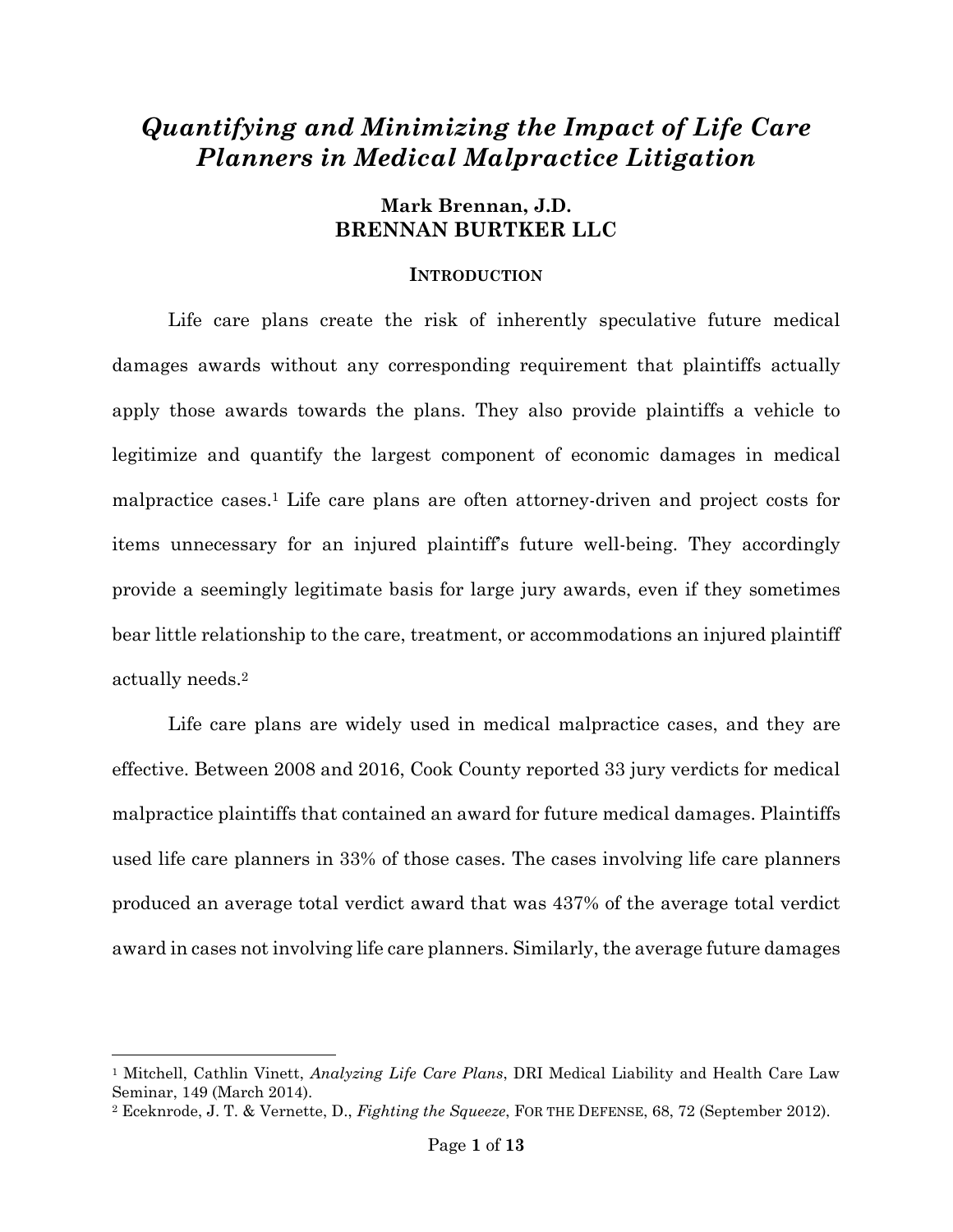award in cases involving life care planners were 937% of the average future damages award in cases not involving life care planners.<sup>3</sup>

Low evidentiary thresholds virtually guarantee even the most inflated life care plans will reach jurors, which creates a dilemma for defense attorneys in catastrophic medical malpractice cases: how do you discredit and attack bloated life care plans without simultaneously legitimizing their use in the litigation? First, this paper will discuss and analyze the structure and purpose of life care plans. Second, it will attempt to quantify their impact in medical malpractice cases in Cook County. Third, it will present solutions for defending against inflated, speculative, and attorneydriven life care plans.

# **THE ANATOMY OF A LIFE CARE PLAN**

Life care plans are formal written documents that purport to account for an injured plaintiff's needs during their life expectancy. One informal association of nurse life care planners defines the term as:

[a] dynamic document based upon published standards of practice, comprehensive assessment, data analysis and research, which provides an organized concise plan for current and future needs, with associated costs, for individuals who have experienced catastrophic injury or have chronic health care needs.<sup>4</sup>

The operative word in the above definition is "need." Life care plans are not designed to measure damages; they measure an injured plaintiff's needs. This creates an inherent disconnect in many cases because life care plans are used to maximize

<sup>&</sup>lt;sup>3</sup> All numbers contained in this section are based upon data compiled by the Law Bulletin Publishing Company.

<sup>4</sup> *See* Comments, www.medlegalservices.com/lifecareplanning.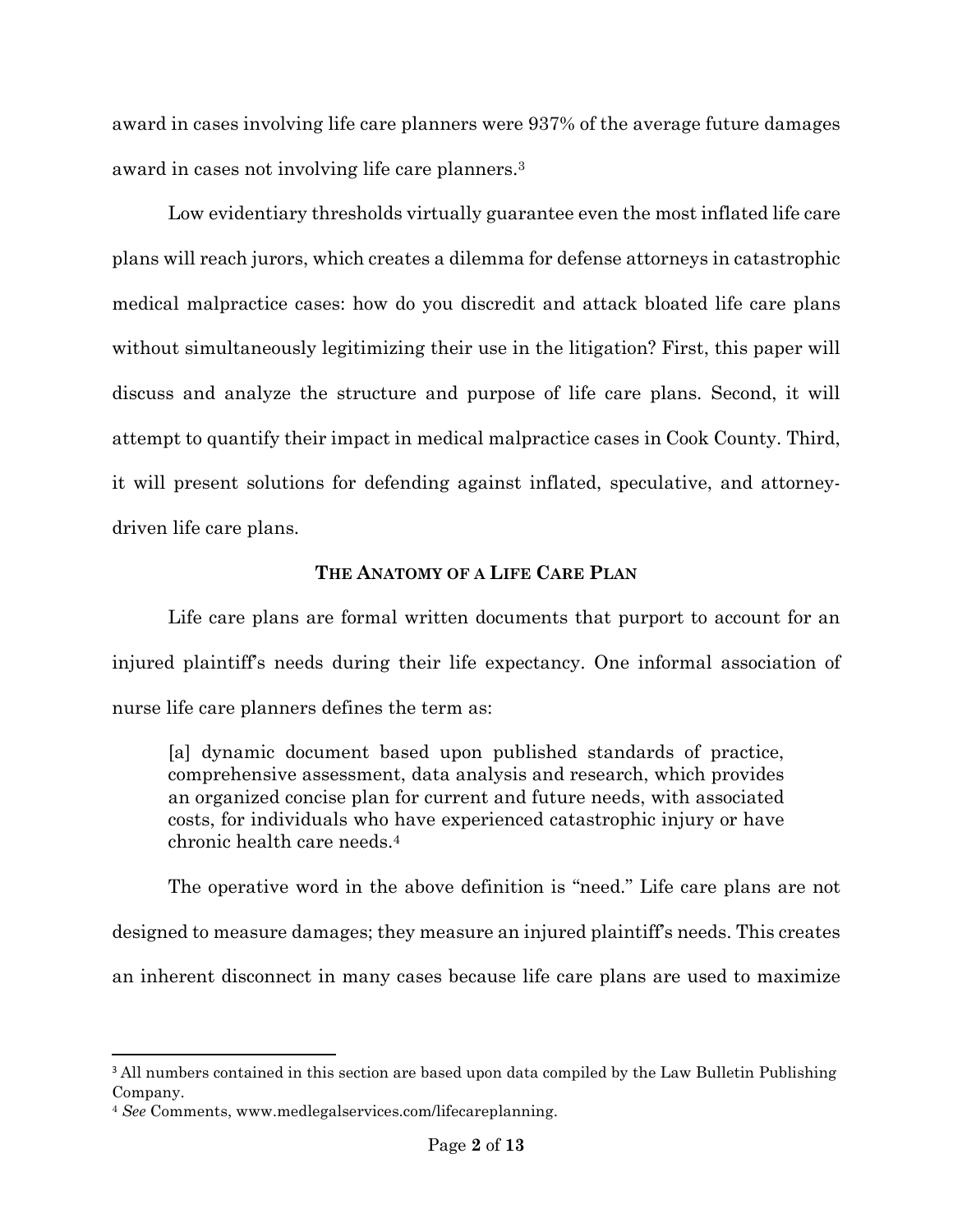damages, but the plans themselves measure need, regardless of whether such need causally relates to the alleged negligence. Life care plans measure the lifetime needs of an injured party, but often utilize imprecise metrics to measure a catastrophically injured plaintiff's life expectancy. Most plaintiffs prove "life expectancy" through the United States Department of Labor's life tables, which contain life expectancies for "average" persons.<sup>5</sup> Those "average" life expectancies, however, do not account for the actual condition at issue or any pre-existing conditions. This results in multiplication of future damages based upon a false equivalency.<sup>6</sup>

Additionally, the items claimed as necessities in life care plans vary greatly from case to case, and often include cost-padding, non-medical items. Claimed items range from new houses to per-annum sanitary wipe allowances.<sup>7</sup> Most life care plans, including even the most conservative plans, include: physician visits, surgeries, hospitalizations, specialized transportation, specialized housing and home needs, wheelchairs, medications, and specialized attendant care and therapy. More detailed plans may include secondary medical items, including: replacement cane tips, electrode patches for TENS units, ergonomic sponges, long-handled shoehorns, jars of Vaseline, sanitary wipes, washable bed pads, exercise equipment, gym memberships, and stationary bikes. Other, more artful life care plans contain nonmedical items purportedly "needed" by the plaintiff, including: oil changes, tire rotations, audio devices, hair dryer stands, folding chairs, wheel chair tote bags,

<sup>5</sup> Eceknrode, & Vernette, *supra* Note 2, at 72.

<sup>6</sup> *Id.*

<sup>7</sup> *Id.*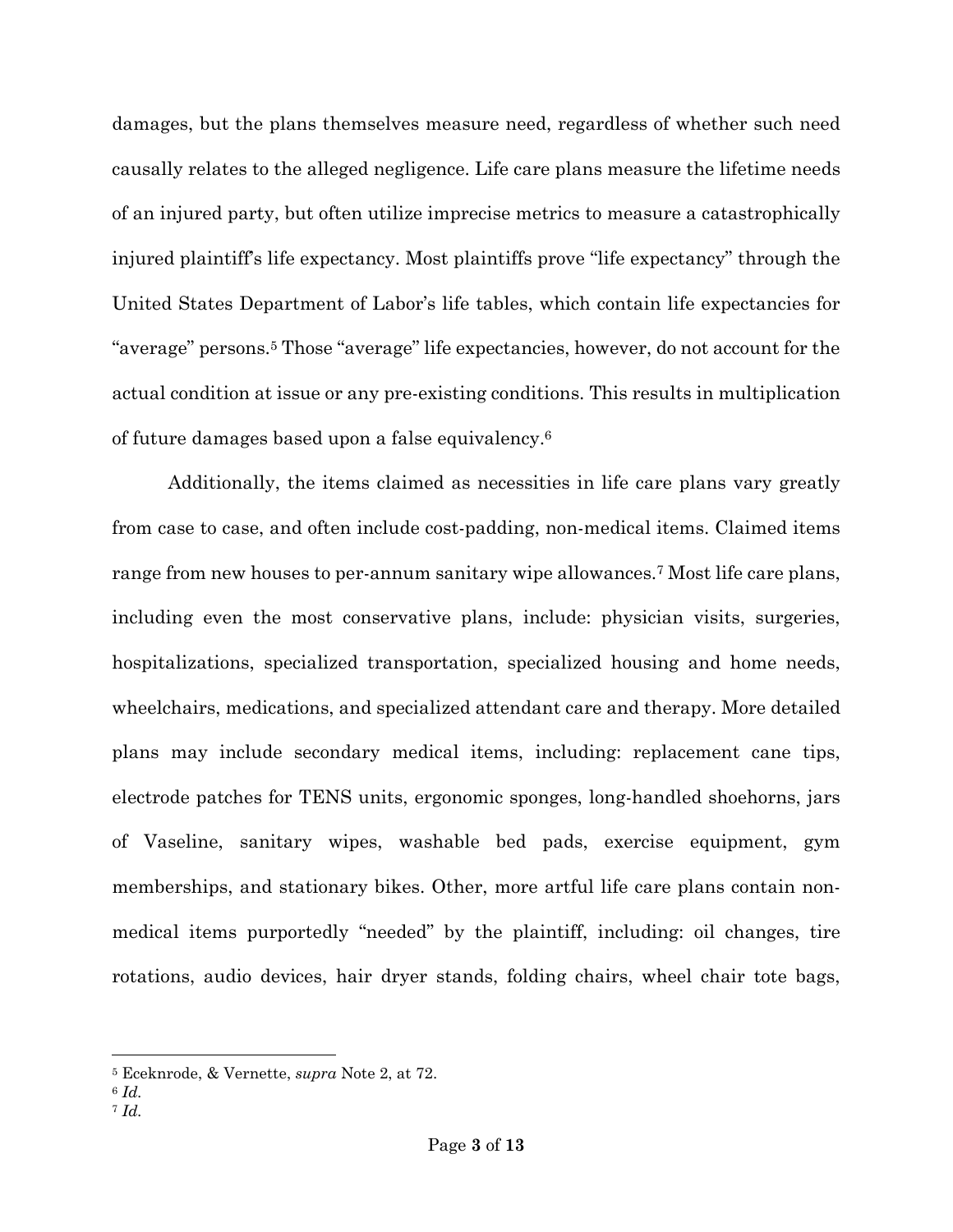elevated garden carts, and replacement tennis balls for walkers.<sup>8</sup> As discussed below, even the most tangentially related "necessities" are routinely submitted to juries over evidentiary challenges.

## **ADMISSIBILITY OF LIFE CARE PLANS AS EVIDENCE OF FUTURE MEDICAL DAMAGES**

Low evidentiary thresholds facilitate wide-spread use of life care plans. Expert witnesses draft life care plans and present them to juries. Professional life care planners exist independently of the court room, but in the litigation context they are expert witnesses used to maximize damage awards.<sup>9</sup> Life care planners are typically nurses, therapists, or physicians specializing in rehabilitation. Illinois, like most states, does not possess a licensure for life care planners, and no governmentendorsed or uniform certification exists. They typically base their plans upon their understanding of the injured plaintiff's medical condition and diagnosed disabilities drawn from medical records, medical testimony, clinical interviews, and knowledge of resources available to plaintiffs, as well as costs of medical care, treatment, and equipment.<sup>10</sup> The proliferation of this methodology allows almost any life care planner to present seven to eight figure plans to juries based upon little more than a plaintiff's medical records and a liberal interpretation of a physician's note concerning the plaintiff's prognosis and the necessity of future treatment.<sup>11</sup> Plaintiffs often

<sup>8</sup> *Id.*

<sup>9</sup> Patterson, Rodney M., *An Irreverant Look at Life Care Planners*, Texas Tech School of Law Medical Malpractice Conference, at 4 (November 2001).

<sup>10</sup> *See Norwest Bank*, *N.A. v. Kmart Corp.*, 94-cv-78RM, at 2 (N.D. Ind. 1997, Miller, J.).

<sup>11</sup> Eceknrode, & Vernette, *supra* Note 2, at 72.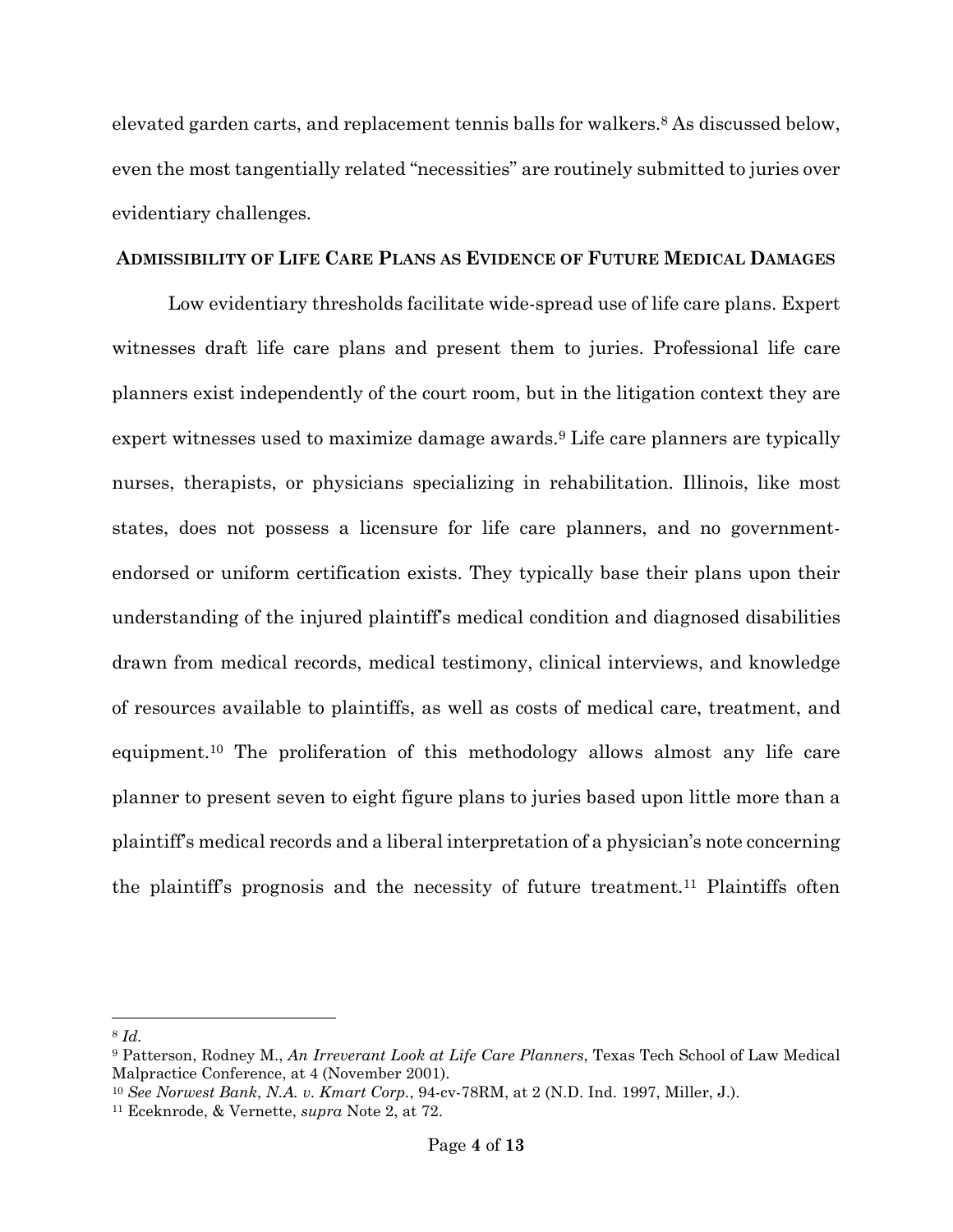utilize multiple experts and physicians to fulfill the reasonableness and necessity foundational requirements for future medical expenses via this shotgun approach.<sup>12</sup>

Life care plans and corresponding expert testimony cannot be readily excluded on admissibility grounds under either the *Daubert* or *Frye* standard. In federal litigation, life care plans routinely survive *Daubert* challenges.<sup>13</sup> Under the Seventh Circuit's *Daubert* analysis, life care planner expert testimony is admissible if: 1) the witness is reliable; 2) the witness's methodology is scientifically reliable; and 3) the testimony will assist the trier of fact.<sup>14</sup> District courts typically find general life care planning experience sufficient for the reliability and methodology prongs, even when the purported expert does not possess experience planning for the needs of patients with the plaintiff's particular condition.<sup>15</sup> As to the third factor, District courts in the Seventh Circuit routinely find that challenges to certain inflated items in life care plans properly go to the weight of the life care planner's testimony rather than its admissibility.<sup>16</sup>

<sup>12</sup> *See Terracina v. Castelli*, 80 Ill.App.3d 475 (1st Dist. 1979) (explaining foundational requirements for future medical expenses damages); *but see Diaz v. Legat Architects, Inc.*, 397 Ill. App. 3d 13, 45-46 (1st Dist. 2009) (barring physician testimony as to costs and need for future medical treatment as speculative where need for future surgery depended on future test results and the plaintiff's decisions on treatment).

<sup>13</sup> *See*, *e*.*g*., *Forsythe v. Rosen Medical Group*, *LLC*, *et al*., Civil No. 11 cv 7476, at 3-5 (N. D. Ill 2011, St. Eve, J.) (denying Defendant's motion *in limine* seeking to bar certain itemizations in life care plan under *Daubert* standard).

<sup>14</sup> *Id.*, citing *Myers v. Ill. Cent. R.R. Co.*, 629 F.3d 639, 644 (7th Cir. 2010).

<sup>15</sup> *See*, *e*.*g*., *Taylor v. Union Pac. R.R. Co.*, Civil No. 09-123-GPM, at 3, (S.D. Ill. 2010, Murphy, J.) (life care planner with general experience but no experience with patients suffering from chronic pulmonary conditions reliable under *Daubert*).

<sup>16</sup> *See Forsythe*, *supra* Note 9, at 5-6 (challenges to items in life care plan properly attacked via crossexamination rather than *in limine*); *see also Taylor*, *supra* Note 11, at 3 (same); *Runge v. Stanley Fastening Sys.*, *L.P.*, 09-cv-130, at 3 (S.D. Ind. 2011, Pratt, J.)(same).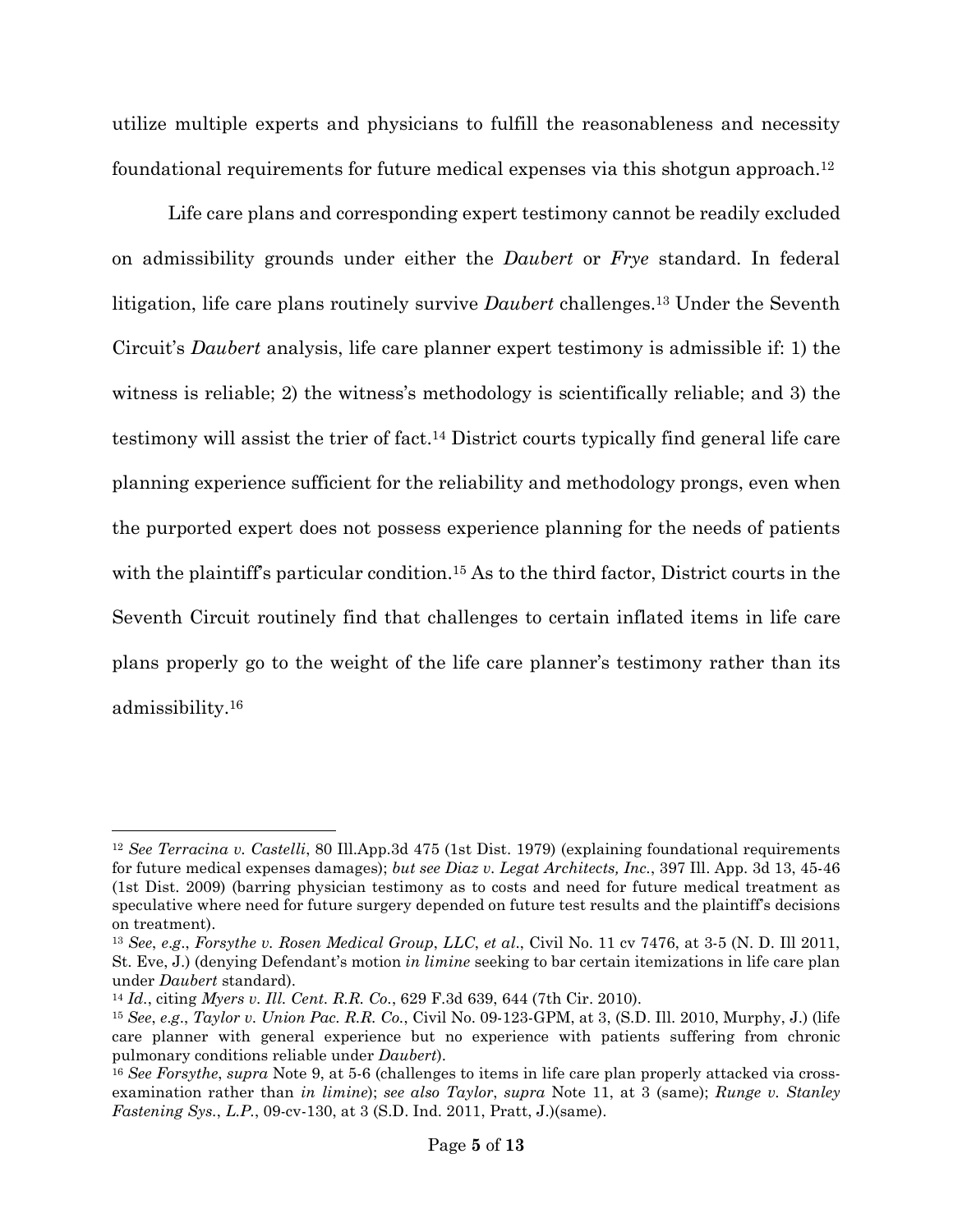One District court in Indiana, however, upheld a defendant's challenge to the admissibility of a life care planner's testimony under the *Daubert* standard. In *Norwest Bank*, *N.A. v. Kmart Corp.*, the plaintiff, who suffered a traumatic brain injury, disclosed Robert Voogt, a Ph.D who owned and managed a brain injury clinic, as a life care planning expert to testify to the necessity and costs of future medical care.<sup>17</sup> The defendant sought to exclude Dr. Voogt's testimony under the *Daubert* standard. The Court granted the defendant's motion, finding that Dr. Voogt's extensive experience qualified him to state opinions of the costs of future treatments, but his lack of a medical license prohibited him from testifying to the necessity of those treatments.<sup>18</sup> He thus failed the first prong of the *Daubert* analysis. In reaching its decision, the Court rejected the plaintiff's attempt to frame Dr. Voogt's testimony as a "forecast," rather than a "prognosis."<sup>19</sup>

The Court also found that Dr. Voogt's testimony and report failed under the second prong of the *Daubert* analysis. The Court specifically found Dr. Voogt's "forecast" unbound from any scientific principle.<sup>20</sup> Significantly, the Court rejected the plaintiff's argument that Dr. Voogt's training and experience were sufficient to find his expert opinion "scientifically reliable" in its methodology.<sup>21</sup> This decision largely rested upon Dr. Voogt's lack of a medical license, which is necessary for admission of prognosis opinion testimony. Plaintiffs disclosing non-physician life care

<sup>17</sup> *Norwest Bank*, *supra* Note 9, at 1.

<sup>18</sup> *Id.* at 2.

<sup>19</sup> *Id.*

<sup>20</sup> *Id.* at 5.

<sup>21</sup> *Id.* at 5-6.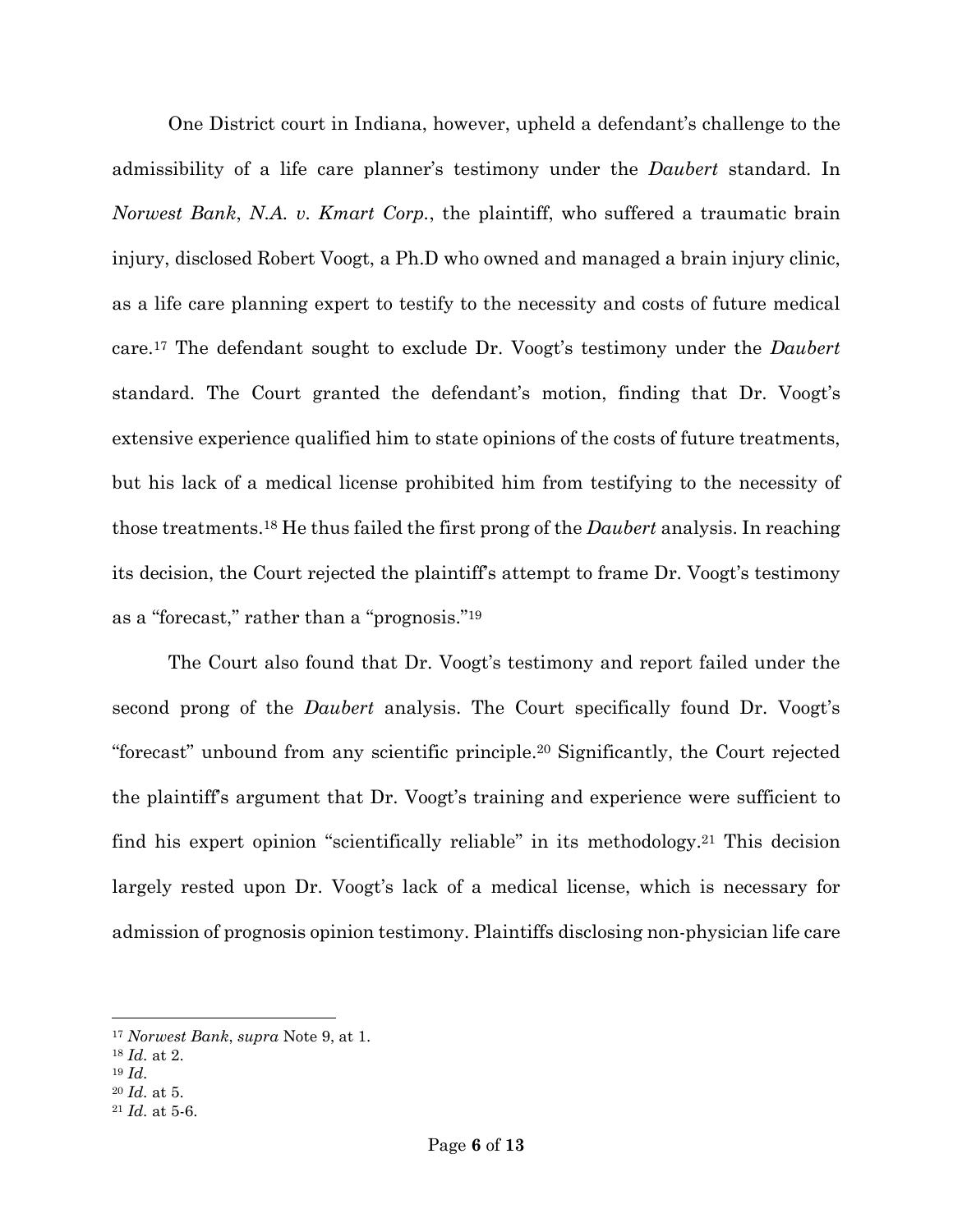planners normally avoid such foundational challenges by liberally bootstrapping their life care planner's cost projections to a treating or expert physician's prognosis.<sup>22</sup> The Court's finding that the planner's training and experience was not scientifically reliable, however, provides grounds for defendants in *Daubert* jurisdictions to seek exclusion of life care planner testimony where the expert solely relies on their training and experience.

Defendants in *Frye* jurisdictions such as Illinois, however, almost certainly cannot utilize similar logic or arguments concerning the scientific reliability of a life care planner's methodology. Under Illinois' *Frye* test, when the underlying basis or methods of an expert's opinion are of a type reasonably relied upon by experts in that field, the court must allow the opinion to be assessed by the factfinder—even if the opinion reaches a novel conclusion.<sup>23</sup> Accordingly, under this analysis, Dr. Voogt's sole reliance upon his training and experience, coupled with his testimony that he employed the standard methodology used by nearly all life care planners, would almost certainly qualify as a "generally accepted" scientific methodology sufficient to admit his testimony. Challenging the admissibility of life care planner testimony under the relaxed Illinois *Frye* standard essentially amounts to a Sisyphean task; no published opinion regarding successful exclusion exists.

<sup>22</sup> Eceknrode, & Vernette, *supra* Note 2, at 72.

<sup>23</sup> *See Donaldson v. Cent. Illinois Pub. Serv. Co.*, 199 Ill. 2d 63, 77 (2002) (articulating Illinois' *Frye* "general acceptance" test).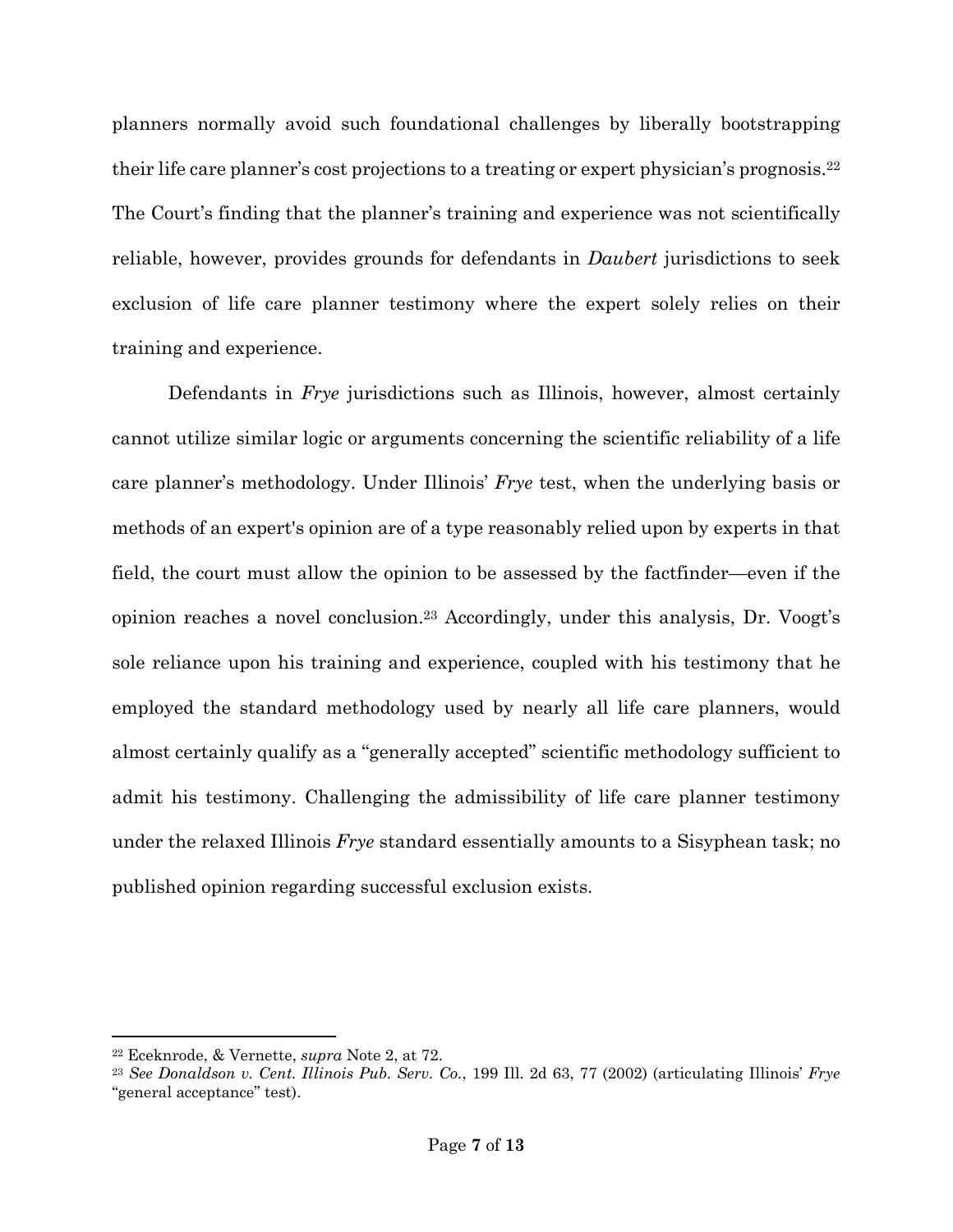## **THE IMPACT OF LIFE CARE PLANS ON COOK COUNTY MEDICAL MALPRACTICE VERDICTS BETWEEN 2008 AND 2016**

Life care planners significantly increased jury verdict awards in Cook County medical malpractice cases between 2008 and 2016. They also increased awards for the cost of future medical expenses in those same cases. Between 2008 and 2016, Cook County juries returned 33 verdicts containing awards for future medical damages in medical malpractices cases. <sup>24</sup> Plaintiffs presented life care plans and the testimony of life care planners in 11 of those cases. The 33 total cases produced an average total verdict award of \$8,869,884.00 and an average future medical damages award of \$3,113,781.18. <sup>25</sup> The median total verdict award was \$3,706,500.00 and the median future medical damages award was \$215,000.00. Cases involving life care plans and life care planners produced an average total verdict award of \$18,546.64.00 and an average future medical damages award of \$7,908,204.55. Conversely, cases not involving life care plans and life care planners produced an average total verdict award of \$4,241,988.74, an average future medical damages award of \$820,796.09.

The disparity in awarded amounts between the two classes of cases is significant. The data indicate that life care planners increased total verdict awards 200% above the average, and future medical expense awards 253% above the average. The same data produced a similar median results. The median total verdict award in cases involving a life care planner was \$22,185,599.00, compared to a \$1,532,000.00 median total verdict award in cases not involving a life care planner. The median

<sup>24</sup> *See supra* Note 3.

<sup>25</sup> First Standard Deviations were \$11,695,021.43 and \$6,771,873.03, respectively.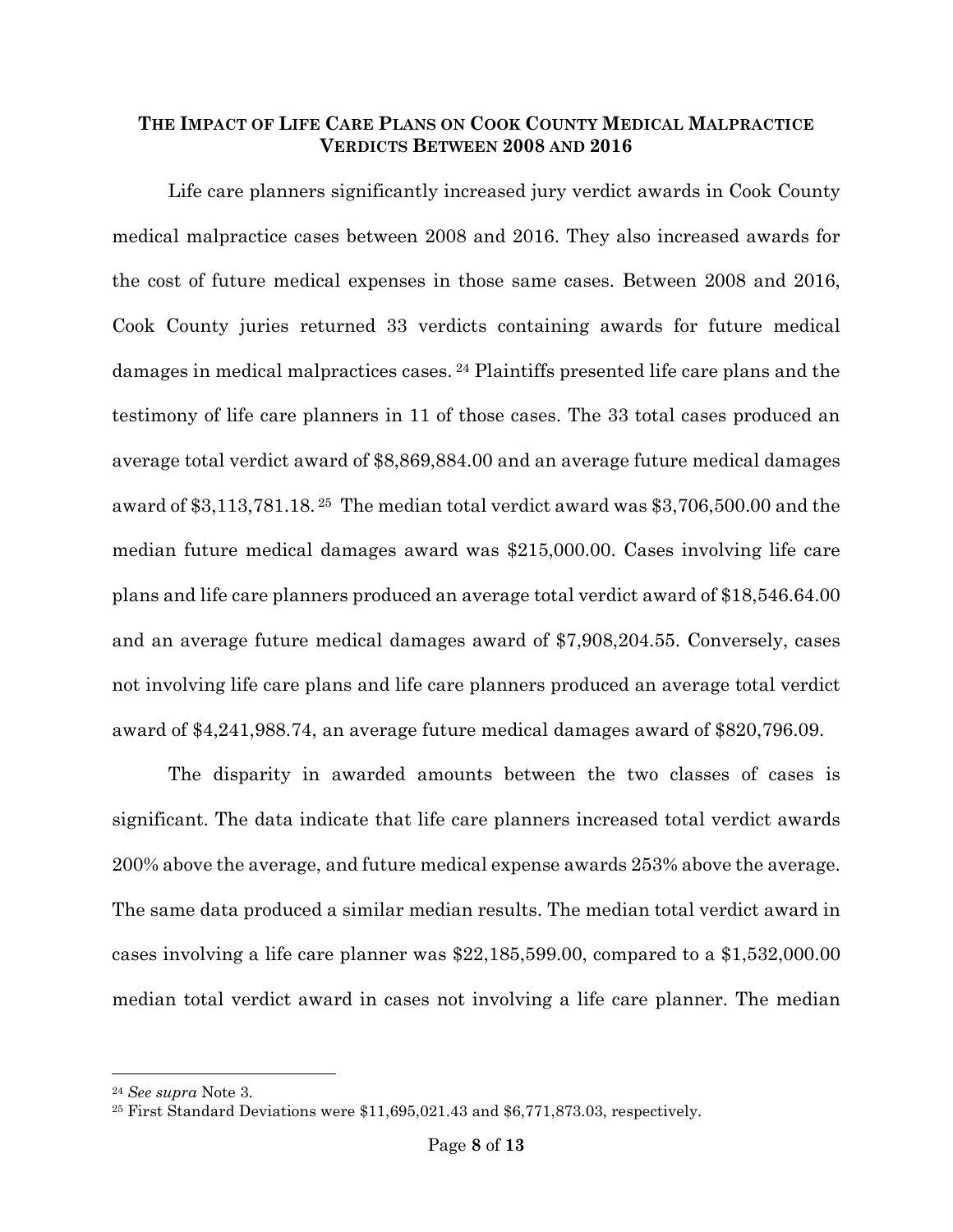future damages award was \$6,900,000.00 in cases involving a life care planner, compared to a \$100,000.00 median future damages award in cases not involving a life care planner. Despite a relatively small sample size, the data provide jarring evidence that life care plans significantly increase total verdicts and future medical expense damage awards in medical malpractice cases. In the table below, the blue-cell numbers represent all 33 cases, the green-cell numbers represent cases involving life care planners, and the red cells represent cases not involving life care planners.

| <b>Mean Total</b><br><b>Verdict Award</b> | <b>Mean Future</b><br><b>Damages Award</b> | <b>Median Total</b><br><b>Verdict Award</b> | <b>Median Future</b><br>Damages Award |
|-------------------------------------------|--------------------------------------------|---------------------------------------------|---------------------------------------|
| \$8,869,844.00                            | \$3,113,781.18                             | \$3,706,500.00                              | \$215,000.00                          |
| \$18,546,268.64                           | \$7,908,204.55                             | \$22,185,599.00                             | \$6,900,000.00                        |
| \$4,241,988.74                            | \$820,796.09                               | \$1,532,000.00                              | \$100,000.00                          |

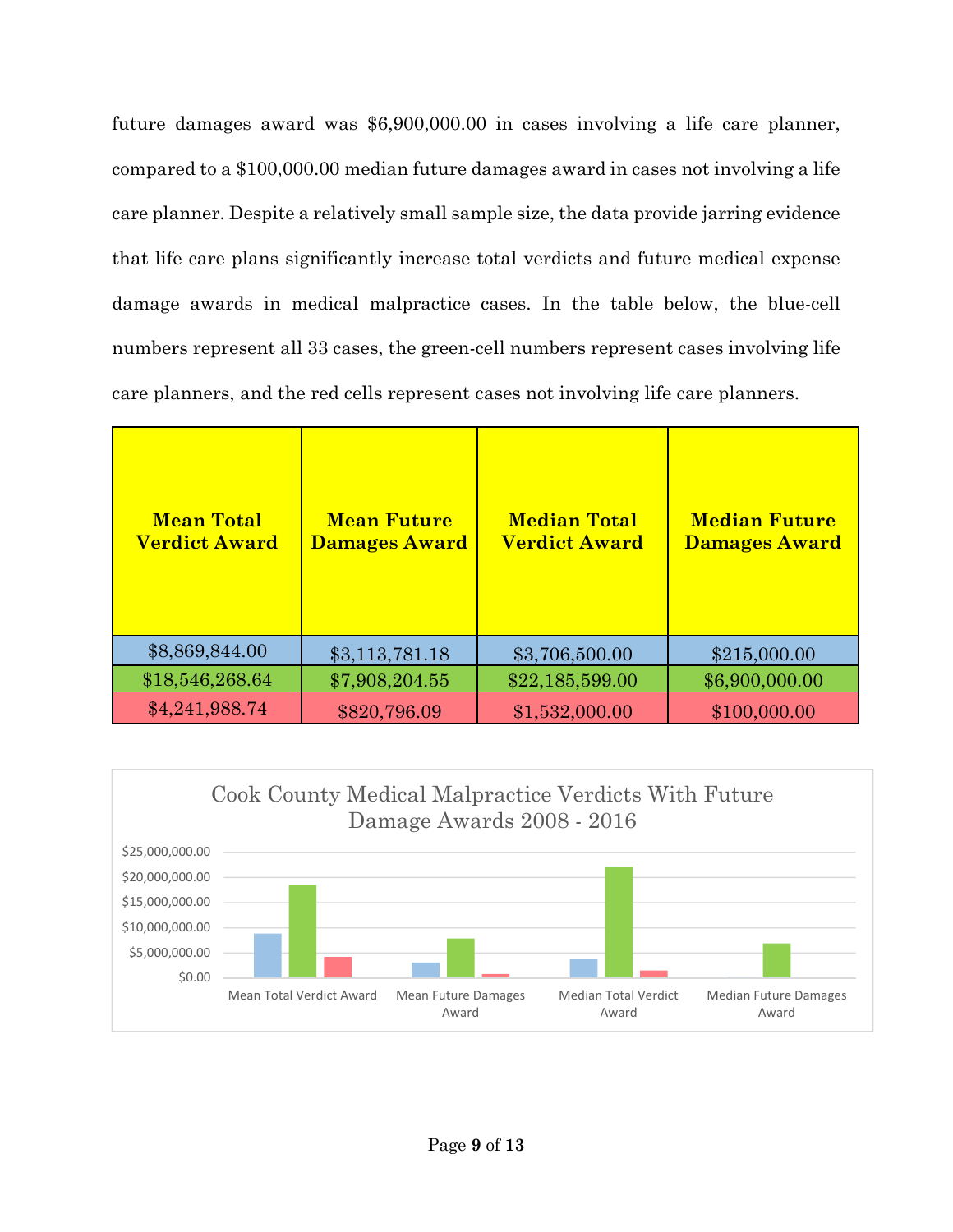#### **MINIMIZING THE EXPOSURE CREATED BY LIFE CARE PLANS**

Life care plans present strategic difficulties for defendants, and defendants facing life care plans in medical malpractice cases must make every effort to minimize their impact. As noted above, courts rarely exclude life care plans on admissibility grounds, leaving defendants to attack the weight of the plan and testimony through cross-examination. Defendants may desire to counter a plaintiff's life-care plan by presenting a more cost-effective life care plan through their own expert or economist. This approach, however, will only legitimize a plaintiff's claim for future medical damages, lend credibility to the life care planning process, and may lead a jury to split the difference between a plaintiff's hyper-inflated plan and a defendant's plan, which only benefits the plaintiff. Conversely, if a defendant does not present their own experts and figures, a plaintiff will likely argue that the figures contained in their plan are "uncontested" and must be accepted. Instead, defendants should employ a "death by a thousand papercuts" strategy to undermine the plaintiff's plan and expert. This strategy is particularly effective when a plaintiff discloses an extravagant life care plan. By attacking the plan's basis, the planner's methodology, and certain mathematical assumptions in the calculations, a defendant can effectively minimize the plan's impact on jurors.

The first soft-spot in life care plans is the basis of the plan. Defendants must precisely determine what the life care planner actually did to formulate their opinions. Did the life care planner interview the plaintiff or family members? What medical information, records, testimony, and opinions form the basis of the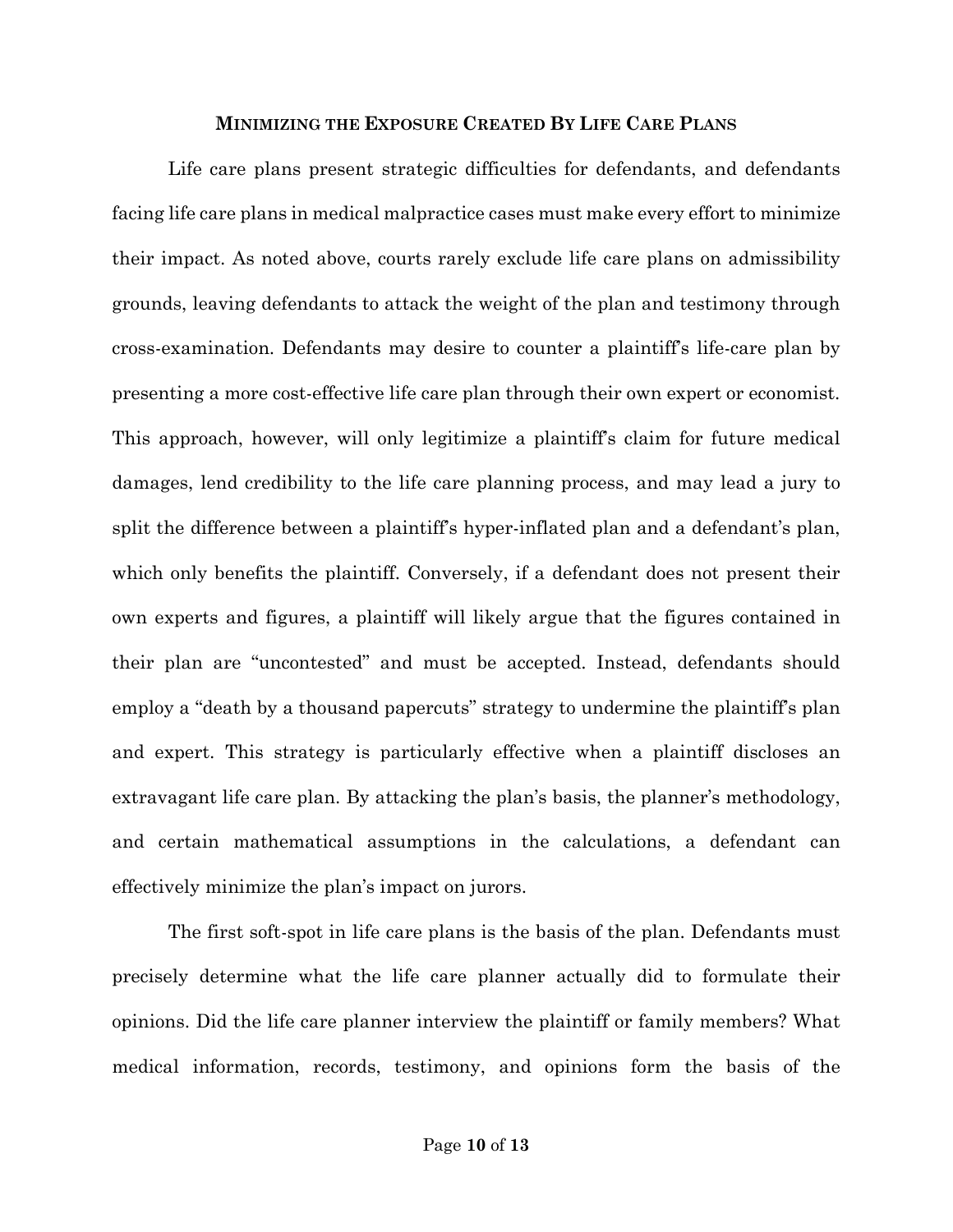projections? Did the life care planner consult with any of the plaintiff's experts or treating physicians before drafting the plan? Did the life care planner use software to produce the plan?

The answers to these questions can create fertile ground for cross-examination to expose the plan's shortcomings and speculative nature. If the life care planner made an independent prognosis based upon an artful extrapolation from another doctor's records or opinion, a defendant may be able to show that the original doctor does not support the life care planner's prognosis. If a life care planner failed to consider pre-existing conditions, or failed to review the medical evidence concerning pre-existing conditions, a plan including costs for treatment of pre-existing conditions will appear extravagant. If a life care planner did not interview a plaintiff's family members, their testimony may undercut the planner's projections. Testimony reflecting a plaintiff's capabilities at the time of trial from people that are with the plaintiff often severely undermines inconsistent future projections made by an expert that has only seen the plaintiff once.<sup>26</sup> By the same logic, a plaintiff's therapy, treatment, counseling, and living condition at the time of trial may expose a life care planner as failing to consider a plaintiff's actual situation and needs. Life care plans should not place an injured plaintiff in a better position than she was in before any complained-of occurrence.<sup>27</sup> Additionally, if the plaintiff is not receiving the "bells and whistles" care and treatment often contained in a life care plan, defendants can

<sup>26</sup> *Id.*

<sup>27</sup> Cannon, H., *What's in the Numbers? Effective Use and Cross-Examination of Life Care Planners and Vocational Economic Experts in Product Liability Litigation*, DRI Products Liability Seminar (2006); *see also Clark v. Children's Mem. Hosp.*, 2011 IL 108656, ¶ 29.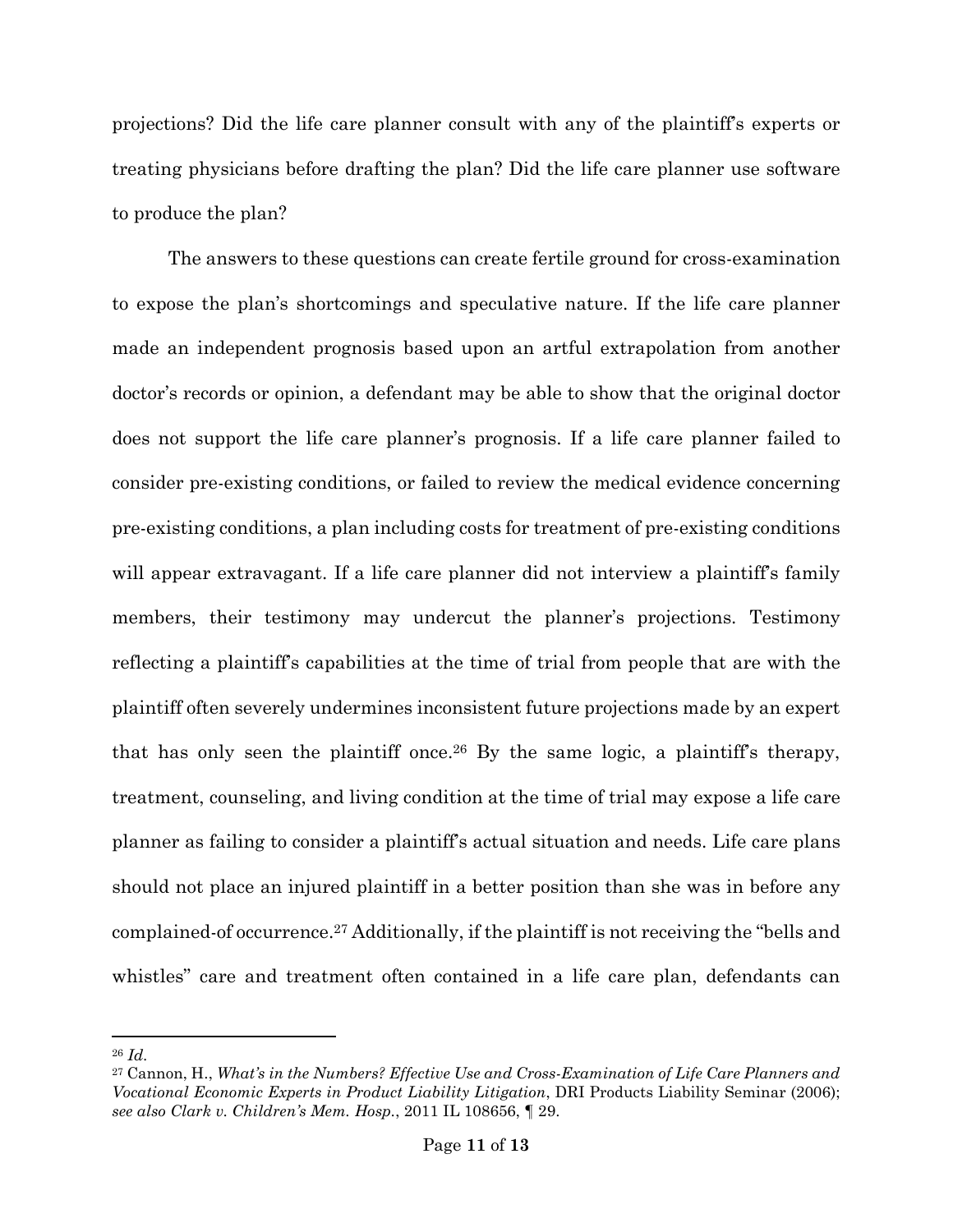demonstrate that those items are not reasonable or necessary. Evidence that the life care planner created the report using software will reveal a cookie cutter approach that is not tailored to the plaintiff's actual needs or condition.

Assumptions used to calculate the total cost of future care should be exposed. As noted above, plaintiffs typically utilize "average" life expectancy to calculate a life care plan's duration. The "average" person's life expectancy does not precisely account for catastrophic medical conditions or pre-existing conditions. Defendants should thus obtain and present a physician's prognosis for a catastrophically injured plaintiff in order to cut down any inflated life expectancy multipliers. The same logic applies to speculative costs and required equipment contained in life care plans. It is critical to know how a life care planner came up with the pricing data and how they applied those data to the plan. Most life care planners utilize inflationary rates, and do not consider long term pricing contracts.<sup>28</sup> Additionally, most life care plans include costs for goods and services that are available, and will continue to be available, to the plaintiff for free.<sup>29</sup> The collateral source rule may prevent cross-examination on this point, but it is worth pursuing when the free services in question have been available to similarly situated plaintiffs for years or decades. Defendants can also focus on a few "absurd" items contained in the life care plan to expose overreach.

## **CONCLUSION**

Life care plans are ubiquitous in catastrophic medical malpractice cases, and their use has proven effective in Cook County. Lack of uniform credentialing or

<sup>28</sup> Miller, S & Hurney, T., *Defending Against Life Care Plans*, IADC Midyear Meeting, at 6 (2016). <sup>29</sup> *Id.*